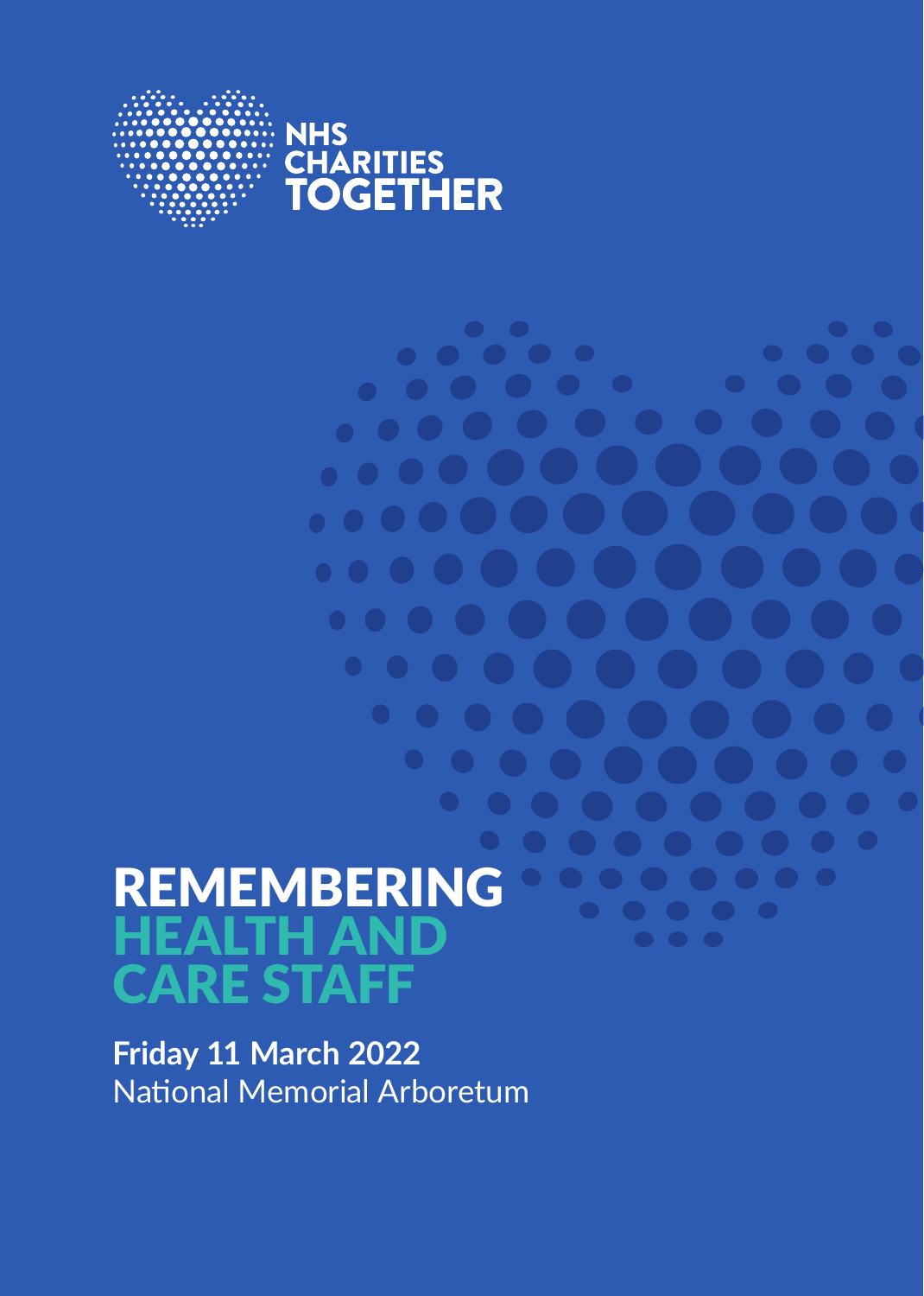

### About the National Memorial Arboretum

The National Memorial Arboretum is the Nation's year-round place to remember; it helps people to reflect and to be inspired, providing a space to celebrate lives lived and commemorate lives lost.

Situated at the corner of the National Forest, the 150-acre Arboretum is home to around 25,000 young trees and over 400 memorials. People from all walks of life are represented, with memorials to the Armed Forces, emergency services and civilian organisations. The memorials are rich in design and symbolism with stories just waiting to be discovered. The Arboretum is part of the Royal British Legion and since it opened to the public just over twenty years ago in 2001, has grown into an inspirational living landscape, freely open to all.

Last year the National Memorial Arboretum and National Forest Company announced their aspiration to create a 25-acre living woodland memorial at the Arboretum to recognise service and sacrifice throughout the pandemic.

#### thenma.org.uk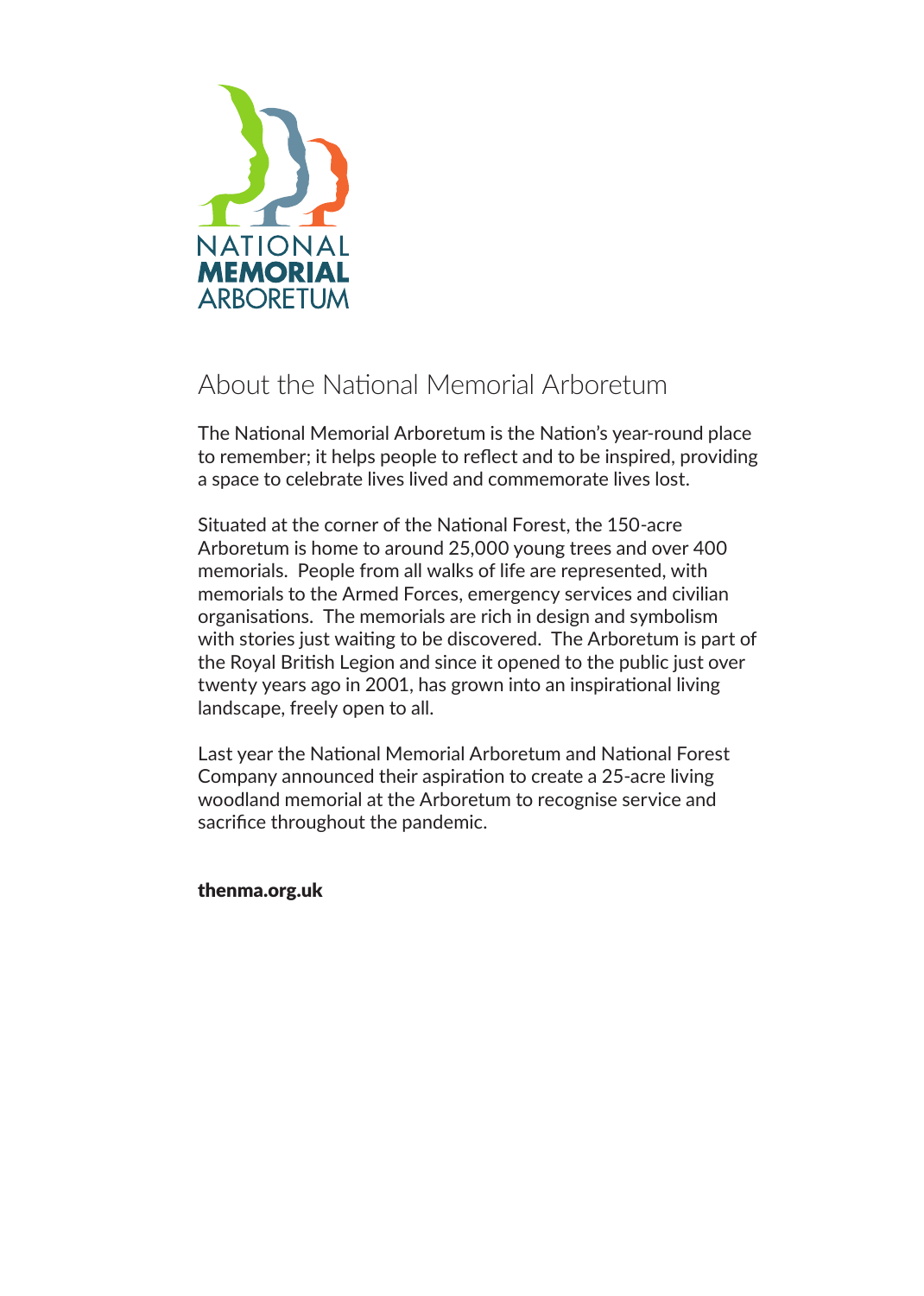

Today, on the second anniversary of the World Health Organisation declaring Covid-19 a global pandemic (11th March 2022), NHS Charities Together is holding a remembrance service to reflect on the sacrifices of health and social care staff during this time. The event is also an opportunity to reflect on the impact of the pandemic for everyone.

Health and social care staff from across the nations are with us today at the National Memorial Arboretum, Staffordshire, and the service is also being live streamed across the UK for others to join in. Staff attending include those from ambulance, hospital, mental health, community, social care and primary care services.

### ABOUT NHS CHARITIES TOGETHER

NHS Charities Together is the national, independent charity caring for the NHS. Working with a network of more than 230 NHS charities, we provide the extra help needed in every hospital, health board, ambulance, community, and mental health trust across the UK.

Thanks to generous support from the British public, NHS Charities Together allocated over £110 million during 2020, with millions more continuing to be allocated during 2021 and 2022. This has included over 400 new projects dedicated to NHS staff – such as helplines, counselling, and dedicated psychological support for post-traumatic stress disorder – and vital patient focused initiatives such as training for emergency responders, research into long COVID, and specialist equipment.

To find out more visit www.nhscharitiestogether.co.uk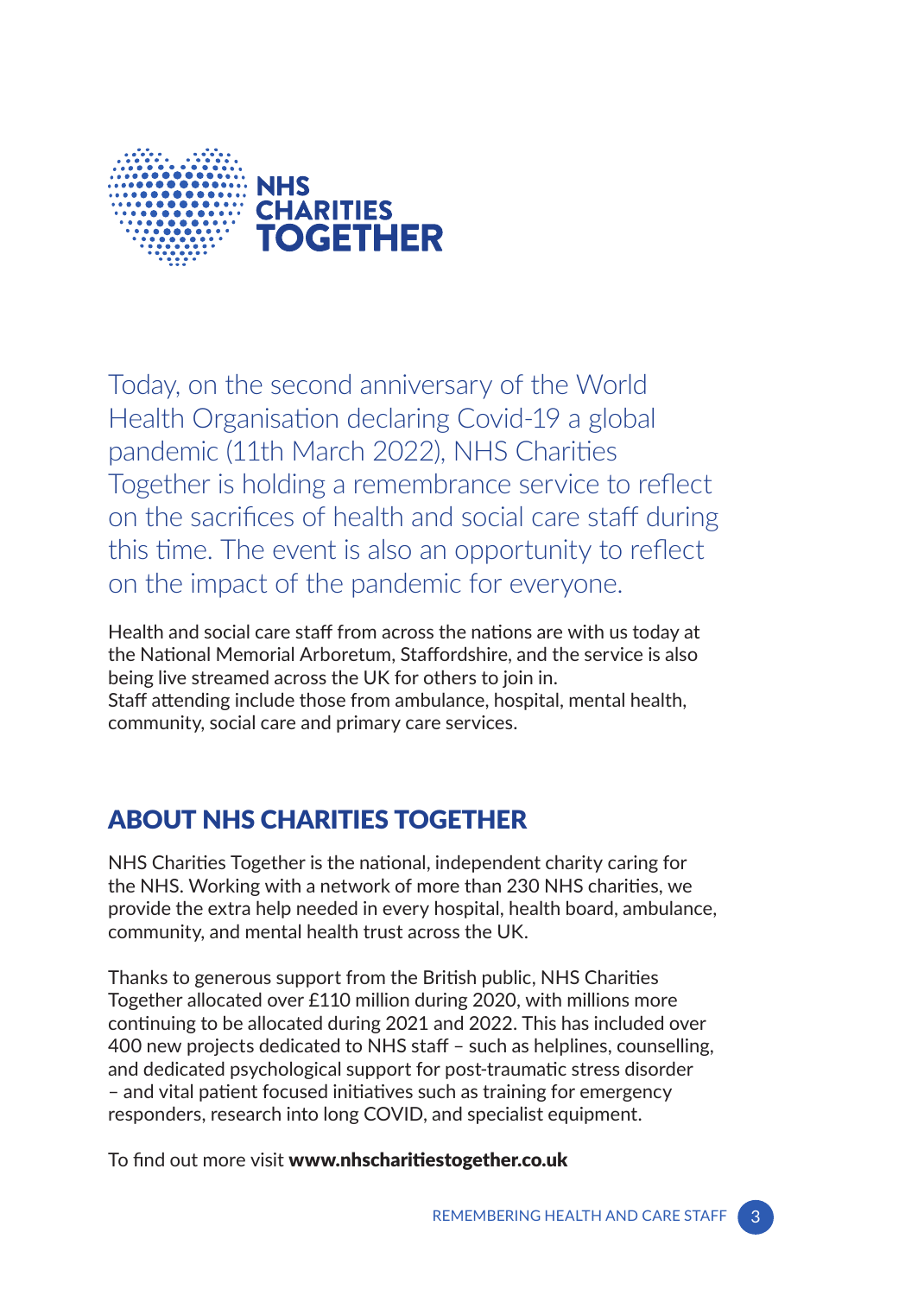### WELCOME

**Lord Crisp KCB,** Patron of NHS Charities Together, introduces live broadcast.

# THESE ARE THE HANDS

MICHAEL ROSEN ©MICHAEL ROSEN, 2008

Permission granted by United Agents (www.unitedagents.co.uk) on behalf of Michael Rosen. **Read by Iain Glen; directed by Tim Langford and produced by EVCOM and the BFI.**

**Service led by Rev Dr Paul Nash**, **Rehanah Sadiq** and **Rakesh Bhatt**, Birmingham Women and Children's Hospital Multifaith and Belief Team

Welcome - Rev Dr Paul Nash

# MINUTE'S SILENCE

**The bell is rung by David Fitton**, Community First Responder Governor, West Midlands Ambulance Service

# NELLA FANTASIA

**Performed by Rhys Meirion**, Classical Tenor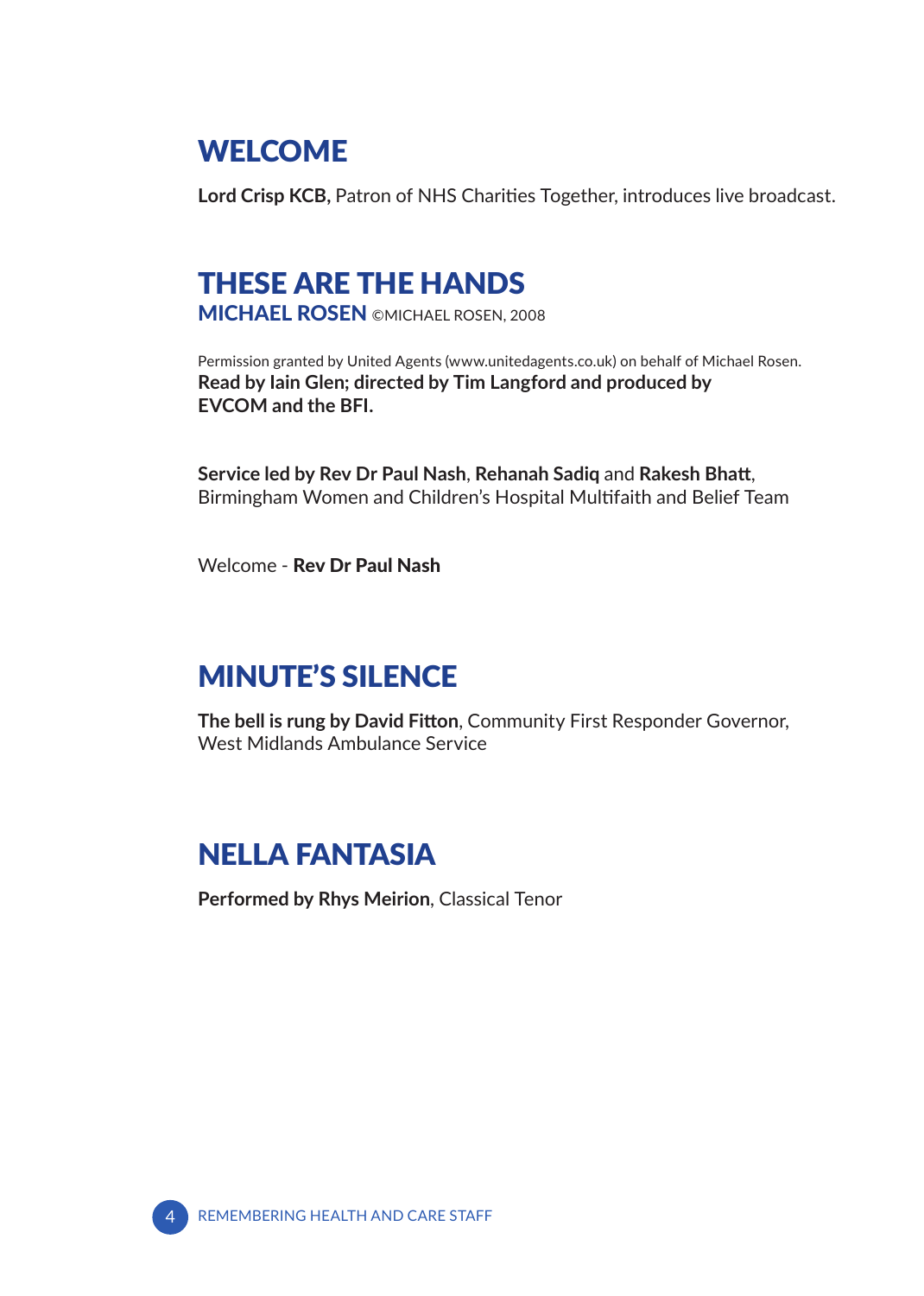#### FROM ROLLING TIDE, FOOTNOTES ON LIFE KATE FOX ROBINSON

#### Read by Dr Habib Naqvi MBE, Director, NHS Race and Health Observatory

The year came in like a rolling tide, in pounding waves that would not subside. So much so we could not fight it or hold it back. All we could actually do in the end was to take the surest and firmest position and stand resolutely in the sinking sand beneath our feet, letting the waves pummel us over and over. Sometimes being swept under by a waves' full force, tumbling, holding our breath until we resurfaced again, finding air and re-taking our stand.

The dawning realisation there is no boat coming to take us to a distant shore. Beyond the shore is not where we live out our lives. Our times are here in the frothing, crashing tumult of it all.

But we are not alone, we are battered for sure, but not alone. Looking down the shoreline we notice distant dots, also swaying, also bending, also enduring, but still standing. As fierce as the waves which roll in behind them.

# **TESTIMONIAL**

Jason Morris QAM; Clinical Team Manager, London Ambulance Service NHS Trust and Flight Paramedic, London Air Ambulance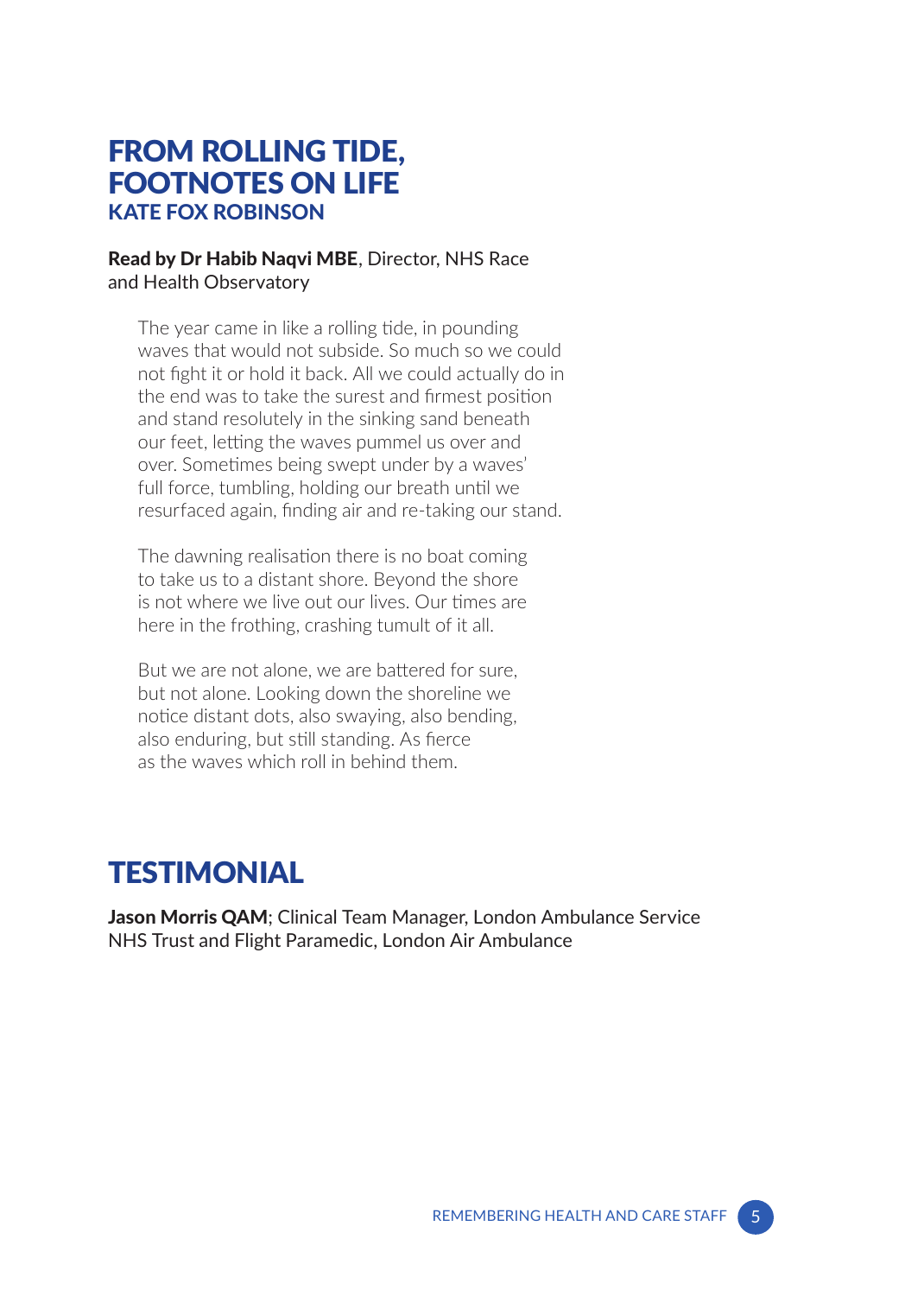#### **LOVE** DAVID BUCK

#### Read by Emma Watts, Clinical Nurse Manager, Birmingham and Solihull Mental Health NHS Foundation Trust

Some say there are three things that last for ever and I have sacrificed the greatest of all love I broke the Golden Rule giving I emptied bringing light I burnt out caring I wearied darkness came I did not rest I did not eat did not sleep arrived home late time and again argued over nothing binged lost myself fell out of love with myself and how can you love others care about anyone else when you do not do so for yourself but I had no choice could not say no some say there are three things that last for ever two now remain faith that we will better ourselves because of this and hope that love will be rebirthed

# THE ROSE

**Performed by Birmingham Women's and Children's NHS Foundation Trust Staff and Friends Choir**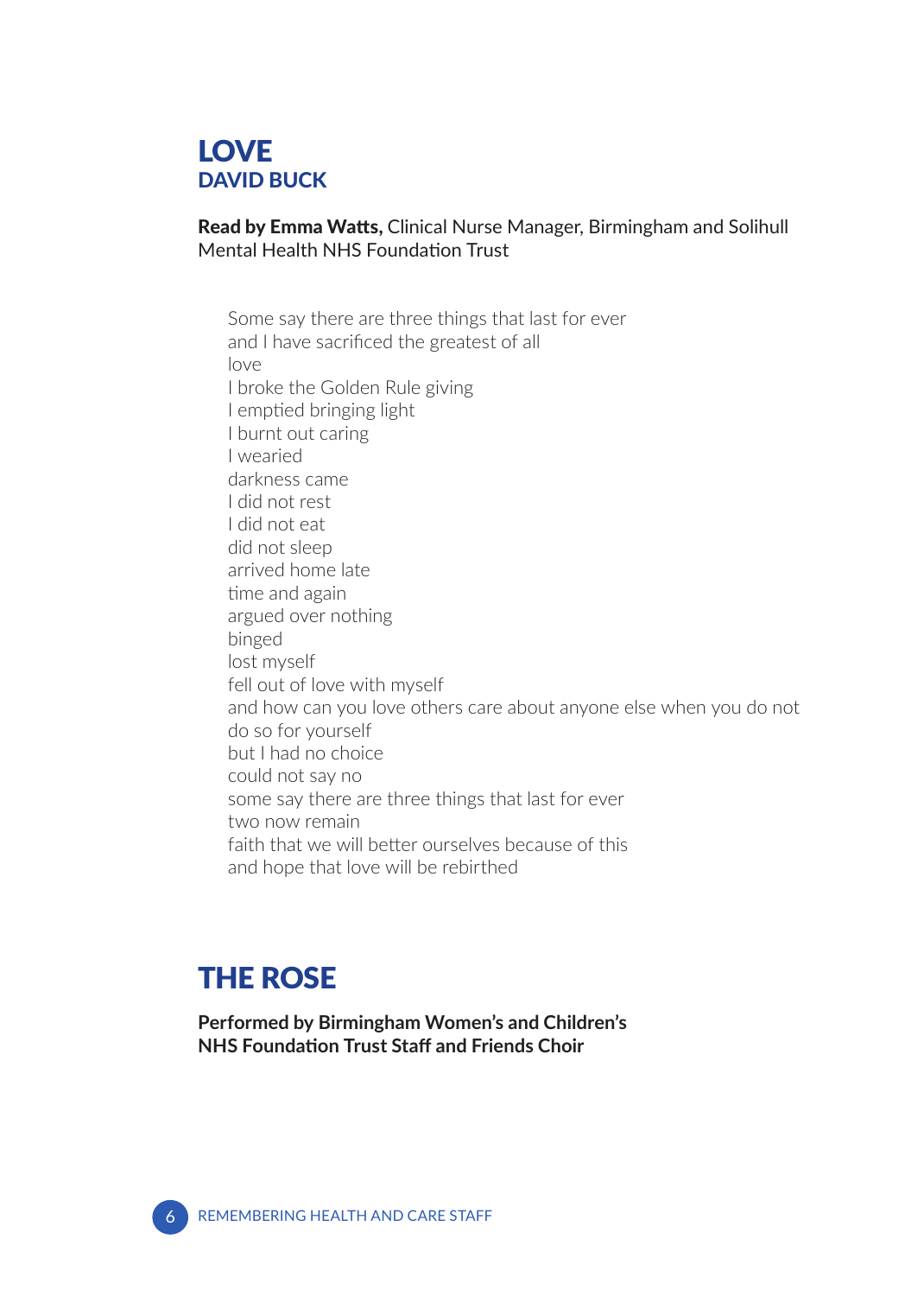### **TESTIMONIAL**

Felicity Pass, Oncology Nurse, Derby and Burton Hospitals NHS Trust

### THE POEM FROM ROLLING TIDE, FOOTNOTES ON LIFE KATE FOX ROBINSON

#### Read by Professor Jacqueline Dunkley-Ben OBE, Chief Midwifery Officer, NHS England

The losses came thick and fast, death by a thousand tiny cuts. Or if by not this, then by the relentless sorrow manifest in the lives of our friends.

Life-changing accidents. Sudden death leaving families reeling in its wake. IVF again. Cancer again. Addiction again. The odds stacking up against us seared as we are by separation.

Losses, almost such that they defined us completely. Save, in the end they did not They could not.

For silently, out of a banished corner crawls kindness, on her knees inching forward into the light and in her shadow, holding tightly onto her hand for safety emerges a tiny but fierce creature we recognise as Hope.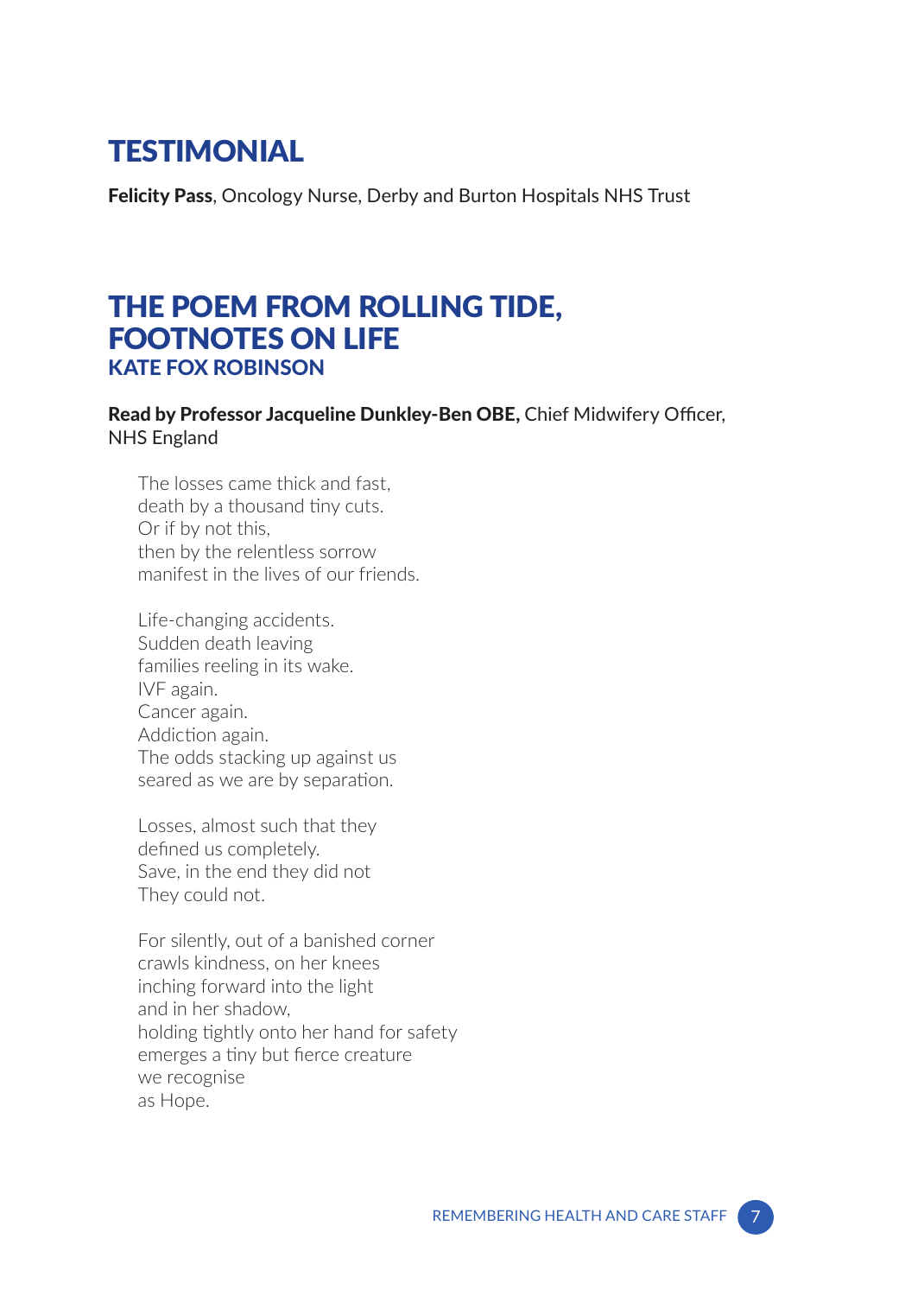# WREATH LAYING

Accompanied by Birmingham Women's and Children's NHS Foundation Trust Staff and Friends Choir performing Keep You In Peace

Twelve wreaths will now be laid representing patients, the different caring professions, those disproportionately affected by Covid, and to reflect on global loss.

#### These will be laid by:

Wilfredo Cadelina; Charge Nurse; Shrewsbury and Telford NHS Trust

Lord Nigel Crisp KCB, Patron, NHS Charities Together

Reena Farrington, Call Supervisor Emergency Operations Centre, West Midlands Ambulance Service

Lorraine Galligan, Deputy Chief Nurse, NHS Birmingham Community Healthcare NHS Foundation Trust

Dr Ian Happs, Health Education and Improvement Wales (HEIW) Programme Director for GP Training in Wrexham & North Powys

Dr Habib Naqvi MBE, Director of NHS Race and Health Observatory

Ruth May, Chief Nursing Officer, NHS England

**Trudy McLeay, NHS Tayside** 

Wanika Simpson, Acute Medicine Health Care Assistant, Sandwell & West Birmingham Hospitals Trust

Professor Deborah Sturdy OBE, Chief Nurse for Adult Social Care for England

Maura Tieger, Patient Governor Representative; Derby and Burton NHS Trust

Emma Watts, Clinical Team Manager, Birmingham and Solihull Mental Health NHS Foundation Trust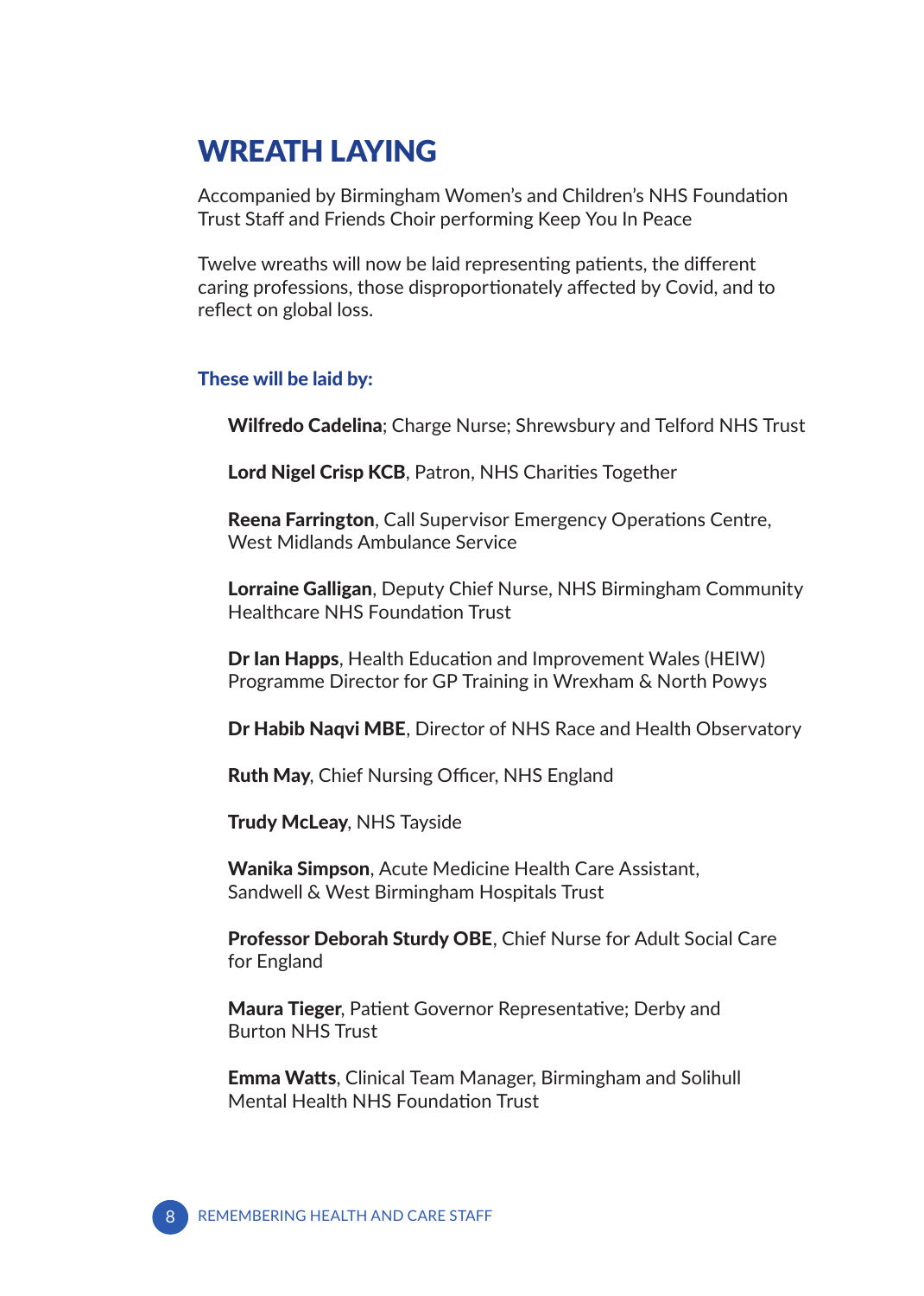### KEEP YOU IN PEACE (SARAH MORGAN)

Warm be the sun that shines upon you Soft be the winds as they breathe on you Smooth be the roads that rise before you Keep you in peace till we meet again.

May you have shelter in storm to hide you, May you have stars in the night to guide you May you have ever a friend beside you, Keep you in peace till we meet again.

Warm be the sun that shines upon you Soft be the winds as they breathe on you Smooth be the roads that rise before you Keep you in peace till we meet again.

May you not lack for good bread to feed you, May you not lack for good hope to speed you, And for your singing, a heart to heed you, Keep you in peace till we meet again.

Warm be the sun that shines upon you Soft be the winds as they breathe on you Smooth be the roads that rise before you Keep you in peace till we meet again. Keep you in peace till we meet again.

Chorus inspired by a Celtic blessing: © Sarah Morgan 1992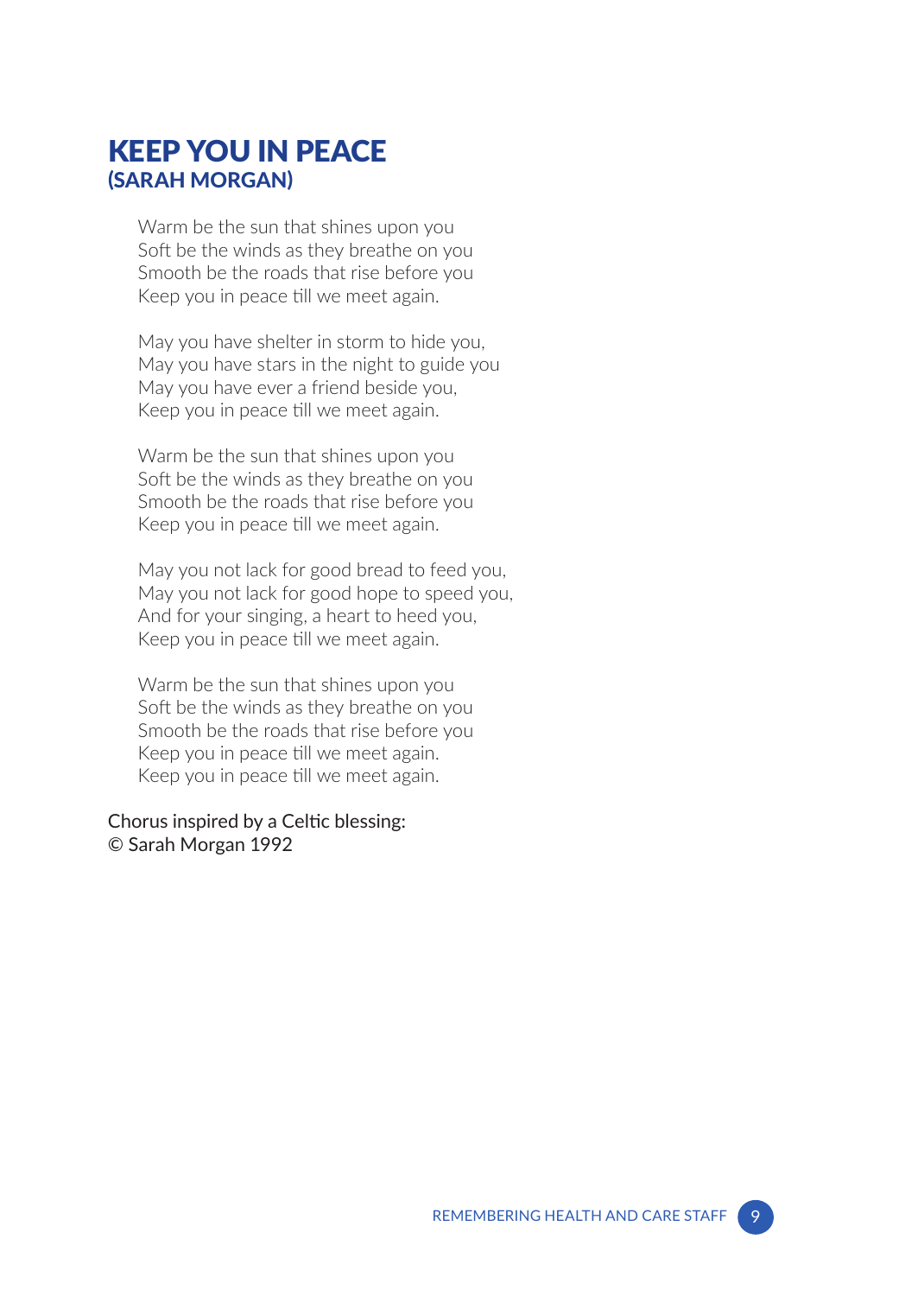### MAKING A DIFFERENCE LEMN SISSAY

Read by Tim Diggle, Charity Operations Director, Derby & Burton Hospitals Charity and Deputy Chair, NHS Charities Together

We are shaking and waking and breaking indifference We are quaking and taking and making a difference We are working observing recording researching Wherein we're conferring subverting referring We're counting the minutes the moments the loss Redressing the balance Addressing the cost

We are citing and fighting it's all in the writing The spark is igniting in dark we are lightening We are breaking the brackets the fact is the planet's In rackets and rackets of rackets in brackets The systems the victims the damming the scamming The biased predicting the beating and banning

We teach through closed doors when none listen we hear When heads turn away we volunteer To relentless censors the damned and defenceless Our words are the action the louder reaction

We count the cells in illness We name the unnamed we count the invisible We make change We work we stand tall We rise up to be counted We work above all We climb mountains

The skills we exchange the breaking of chains The actions sustained the makers of change We are shaking and breaking and waking indifference We are quaking and taking and making a difference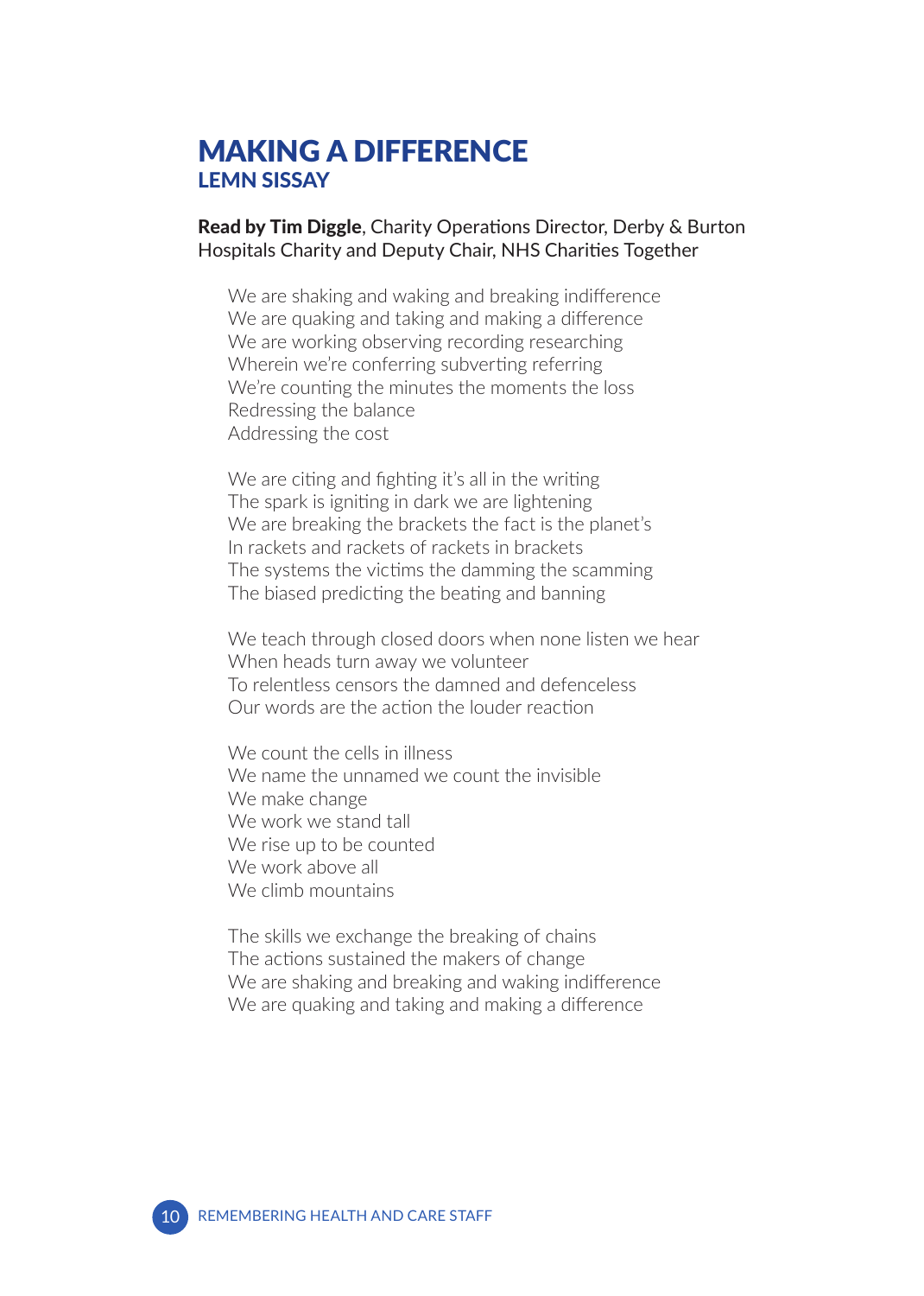### CLOSE

#### **Reverend Dr Paul Nash**

Thank you to everyone who has taken part in this moment of reflection on loss and to give thanks for the ongoing sacrifices of NHS and care staff across the UK. And our thoughts today continue to be with all of those around the world who are tragically facing sacrifices and loss.

We hope we have captured and honoured the breadth and depth of the multiple loss of our NHS and care staff as they continue to serve us and seek to keep us safe.

We know many of you continue to be busier than ever, caring for us all, with an inevitable huge backlog of people needing help. We know you continue to put your patients before yourselves, keeping on going despite the exhaustion you feel.

We come together today in solidarity, love and support and with a commitment that we will never forget the sacrifices that have been made by colleagues and the ongoing sacrifices that you are all making every day.

We will never forget and we will be forever grateful.

# HOW TO STAY INVOLVED

To find out more about our work to help the NHS go further, visit **www.nhscharitiestogether.co.uk**

REMEMBERING HEALTH AND CARE STAFF 11